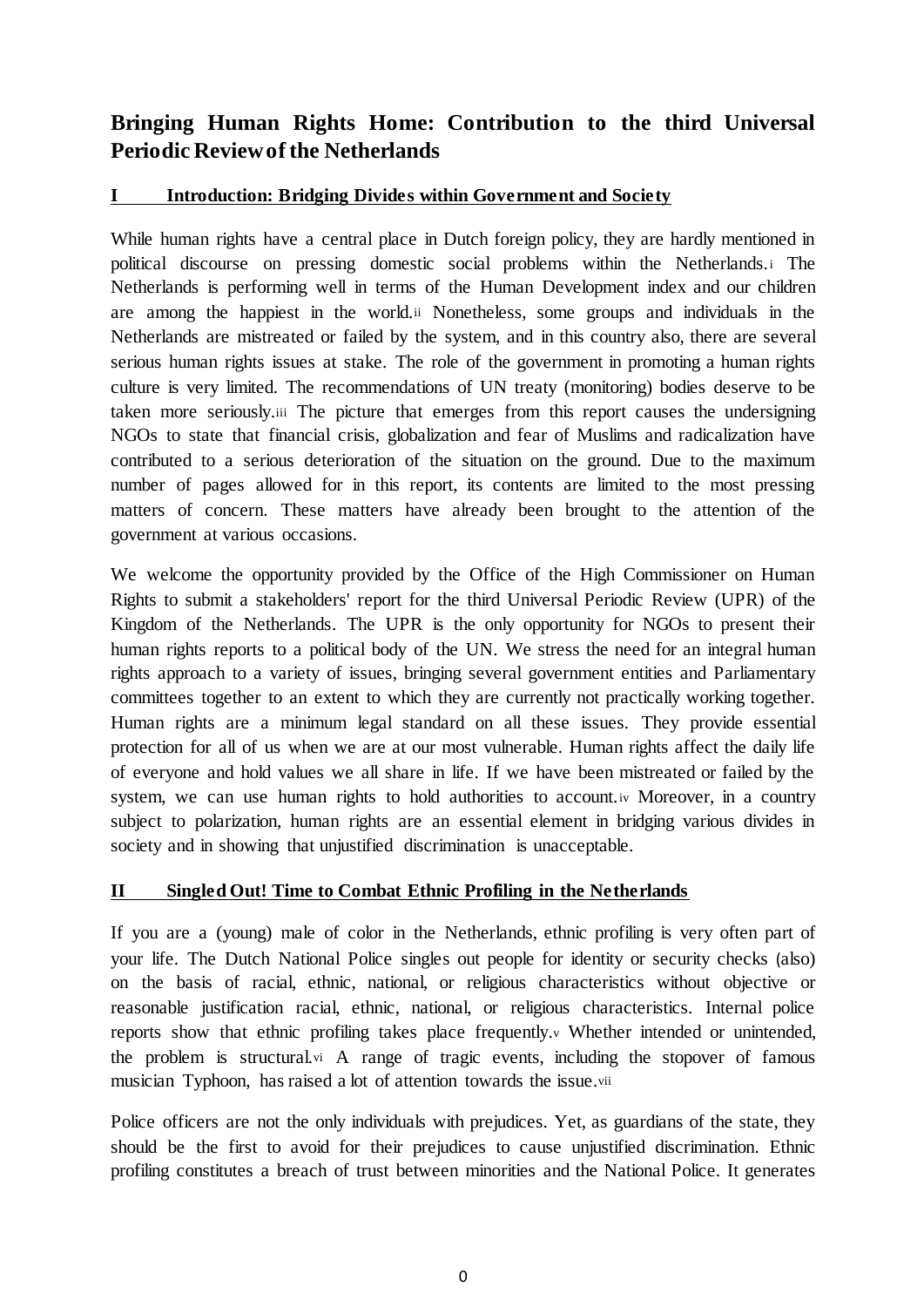reluctance to cooperate with police officers, which undermines efficiency in profound ways. According to the National Police, it even contributes to radicalization.viii

Ethnic profiling is not only unfair but also unnecessary, counter-productive and costinefficient. International data shows that when it is used, the rate of discovering unlawful conduct is lower than when law enforcement is not activity infused by racial stereotypes.ix It is vital to engage in sustainable solutions to combat ethnic profiling and to comprise effective methods to prevent ethnic profiling within the ongoing professionalization of law enforcement. Within this UPR, ethnic profiling deserves more attention than in 2012.x

- **1. We highly recommend the government to make possible the (digital) use of 'stop forms'. This protocol is used by the police to make a record of a stop. It has proven to be valuable across Europe without instigating a lot of bureaucracy. Besides reducing the number of stops, the use of the protocol has contributed to a steady ris e of the arrest rate and has increased efficiency;xi**
- **2. We recommend the government to start data collection on ethnic profiling by the police, and to commission independent studies on ethnic profiling by transport officials and civil servants dealing with safety;**
- **3. We invite the government to publically recognize the structural problem of ethnic profiling. In light of the support for ethnic profiling within the police force and the population, we find it necessary for the government to explain why ethnic profiling is discriminatory.xii**

## **III Human Dignity in Asylum and Migration**

#### *Refugees are not Criminals*

The Netherlands has one of the strictest asylum policies in Europe.xiii Every day refugees and undocumented migrants awaiting their deportation are placed in deportation centres. European monitoring bodies have even criticised these centres for their prison-like character.xiv This is remarkable as a large number of individuals in these facilities are refugees rather than criminals, while most of the people in the facilities have no criminal records. For vulnerable groups, such as those in need of health care or psychiatric services, the elderly and the disabled, detention is disproportionate by definition.xv Despite promises, refugees and undocumented migrants are still locked up in solitary confinement and isolation. While in solitary detention, these people have limited access to health care, and legal aid. During a collective hunger strike in 2013, protesters were placed in isolation cells.xvi

- **4. We highly recommend the government to limit the use of isolation cells to refugees and undocumented migrants who cause security threats, and to forbid the use of solitary confinement in cases of a hunger strike. We urge the government to pre vent the detention of refugees and undocumented migrants belonging to vulnerable groups;**
- **5. We invite the government to use detention for refugees and undocumented migrants strictly as a last resort while creating appropriate alternatives. We encourage the government to significantly improve the prison-type regime in deportation centres,**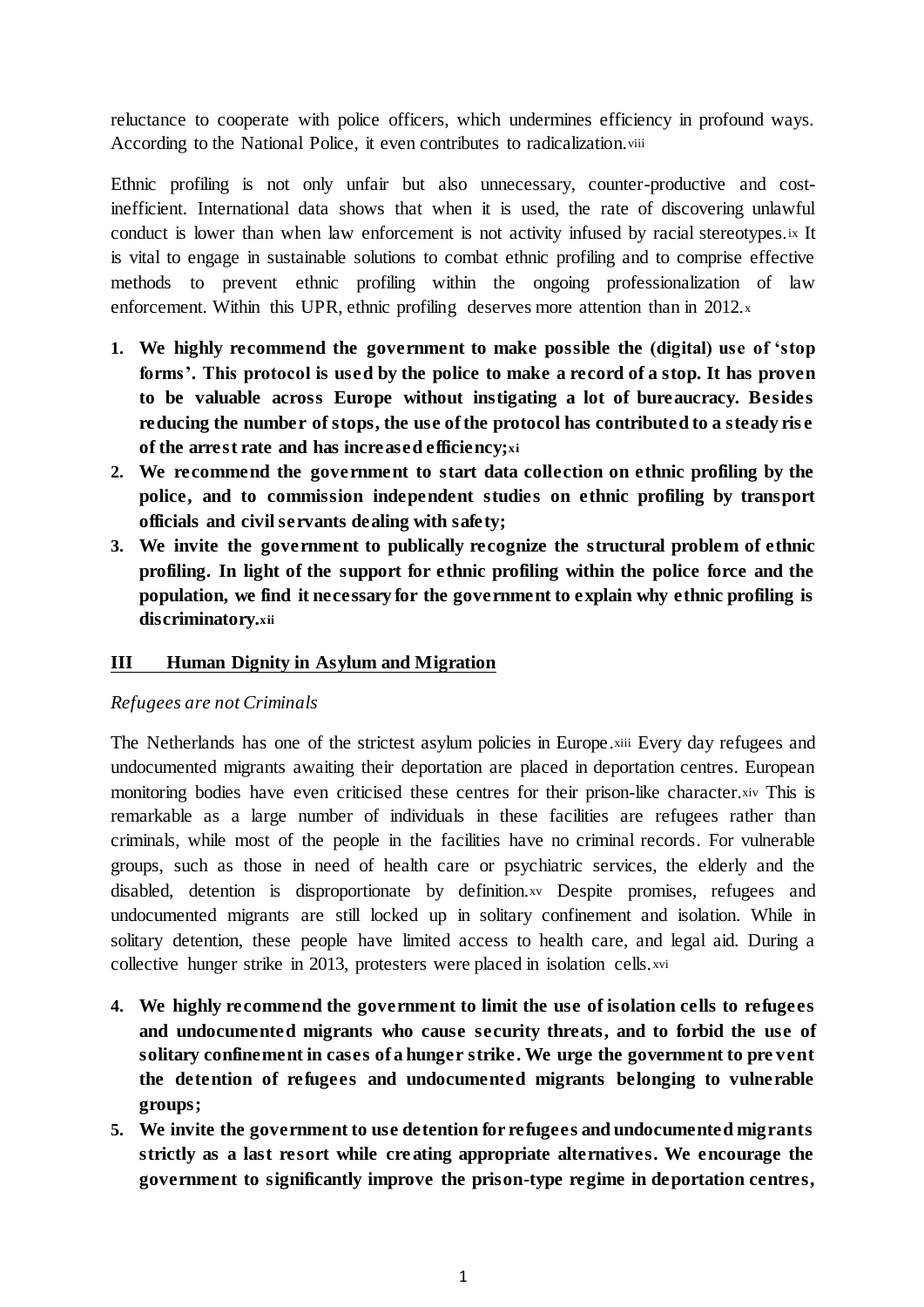## **by allowing for more outside and visiting time, and the use of mobile phones and computers inside the cell.**

#### *Beg your pardon*

In 2013, the Dutch Parliament adopted legislation permitting children at the age of 18 who have lived in the Netherlands for more than five years to receive a permanent residence permit (*Kinderpardon*). These children have grown up in the Netherlands, are rooted in the country and play and study here. Sending them back to the country where they were born, or where there parents came from would significantly harm their development. However, since 2013, 92% of the requests for a permanent residence permit have been denied.xvii The application procedure is highly conditional, and the government is very strict in its application of the law. Many children are refused a permit because their family, in the past, was supposed to have lacked cooperation with the government on returning home. Children are becoming the victims of decisions made by grown-ups. The Netherlands' Ombudsman for Children has therefore requested that government extend the application of the legislation.xviii

## **6. We request the government to extend the application of the legislation on 'rooted' children and permanent residence.**

#### *Undocumented Migrants in Limbo*

Many undocumented migrants cannot return to their country of origin due to fear of getting killed, missing of identity papers, bad health or mental illness, or a non-functioning government. These undocumented migrant have no (legal) status or work in the Netherlands and no insurance to cover for health care expenses. Many of them have psychological problems and are in distress.

Since the 1990s, undocumented migrants are offered basic services in an accommodation center in a village in the North-East of the country. The problem here is that shelter and food are conditional to cooperation with expulsion. Freedom is restricted. In 2014, the European Committee of Social Rights (ECSR) concluded that the government of the Netherlands denied undocumented migrants their basic social rights. According to the Committee, adult irregular migrants at risk of destitution should have unconditional access to emergency shelter and food to protect their human dignity, xix For many undocumented migrants return is not an option. In a response to the Committee, the Dutch government has proposed to expand the number of accommodation centers throughout the Netherlands. However, the conditions for a piece of bread and a roof over one's head are still the same. Municipalities and civil society stress that human rights such as basic shelter and a piece of bread cannot be made conditional on cooperation with expulsion.xx They now provide or continue to provide their own basic services, in serious risk of a cut on funding by the national government.

In the past year, the influx of (Syrian) refugees has requested most government attention. However, the lives of a smaller group of undocumented migrants should not be forgotten. Under the current circumstances, individual migrants are refused access to food and shelter. Many undocumented migrants have difficulties in accessing medical and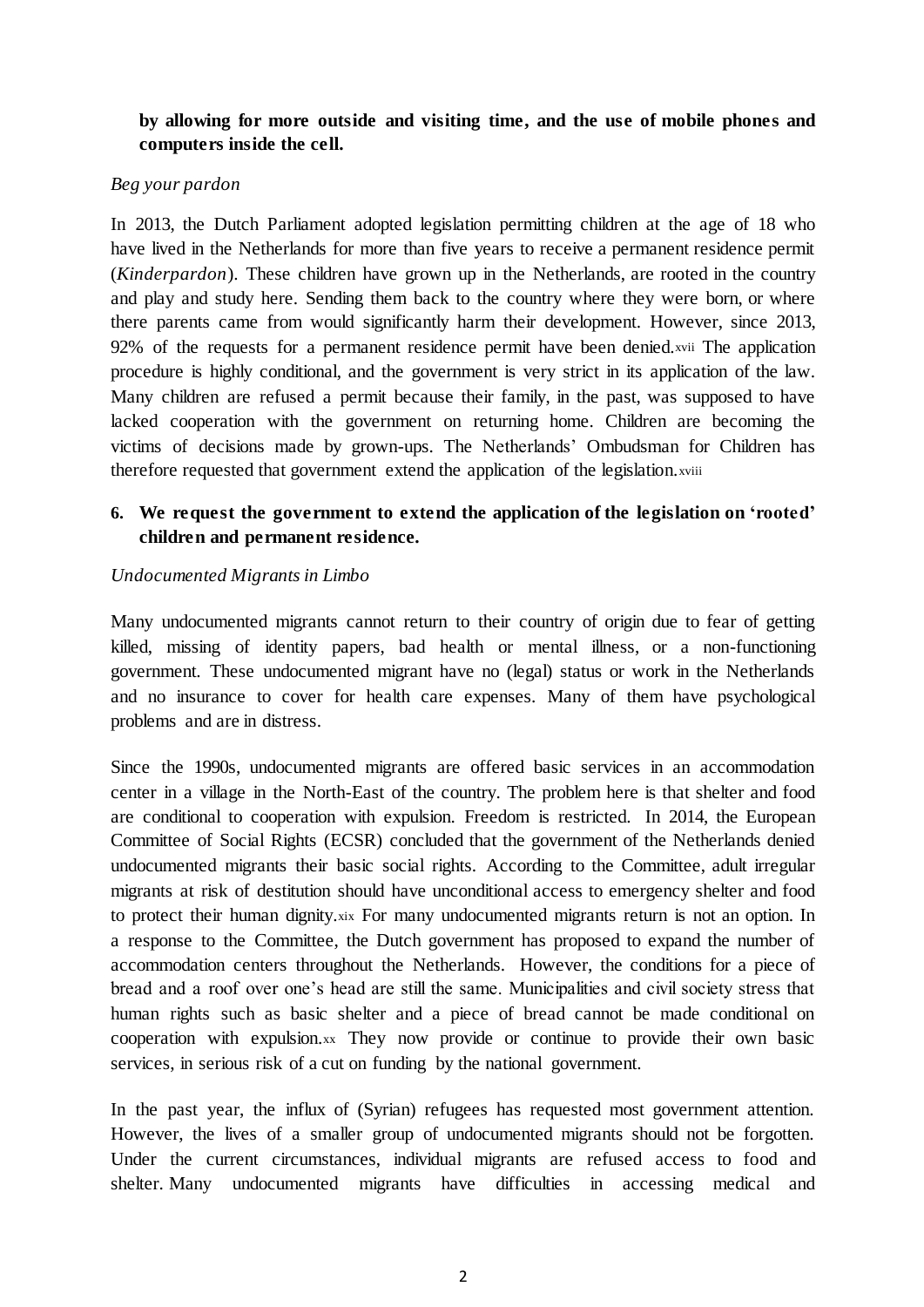psychological support xxi Moreover, as undocumented migrants are not allowed to legally work, or even volunteer, they cannot make themselves useful to Dutch society.xxii Starting an education or doing an internship is not permitted after the undocumented migrant turns eighteen. Many undocumented migrants have no hope of improving their situation.

- **7. We recommend the government to ensure that undocumented migrants at risk of destitution have unconditional access to basic needs (emergency shelters , hospices, food and clothing);**
- **8. We invite the government to increase awareness of existing regulations on acce ss to health via a campaign, and to guarantee that the special needs of undocumented migrants with mental and physical disabilities are protected in collaboration with civil society.**

#### *Victims of over-generalization*

Close to 100 Afghans in the Netherlands belong to the so-called 1F-group. They are suspected of having committed war crimes in the 1980's and 1990's in Afghanistan under Article-1F of the *UN Refugee Convention (1951).* The attribution of the 1F-status to Afghan refugees is based on an official report of the Dutch State in 2000.xxiii In this report all employees of the Afghan secret service (Khad) in the 80's and 90's are designated to have committed war crimes regardless of their duties. It is on this basis that the government rejects their request for asylum, and that many individuals end up in a legal limbo.

So far, the government has only commenced criminal prosecution in two cases. Many other Afghanis find themselves in a legal void, excluded from some basic facilities and rights. They are not permitted to work and are excluded from social services. The family members of these Afghanis in the Netherlands, who either have a residence permit or Dutch nationality, cannot obtain (full) allowances because of their 1F-status. Return to Afghanistan is not a safe option for most of the people in the 1-F group. For some Afghanis, this situation has been the case for fifteen years. No other country has been reported to treat their permanent residents or citizens in such a detrimental manner.xxiv

**9. We urge the government to discard the overly-broad 1-F categorization and to review best practices from abroad. It is important that family members are not affected by the designation of their partner or guardian as 1-F.**

## **IV Nobody is Innocent. Privacy in the Netherlands**

## *Big Brother Award for Minister of the Interior*

Journalists, lawyers and human rights organizations are seriously concerned about the take of the Dutch government on privacy.xxv In October 2015, the Minister of the Interior was awarded the Big Brother Award for his bill on the secret service and intelligence agencies. The new bill once again expanded the powers of the State. It proposed to allow non-specific bulk interception of communications data, creating a 'drag-net' that involves massive amounts of data of innocent persons.xxvi The National Human Rights Institute has stated: 'the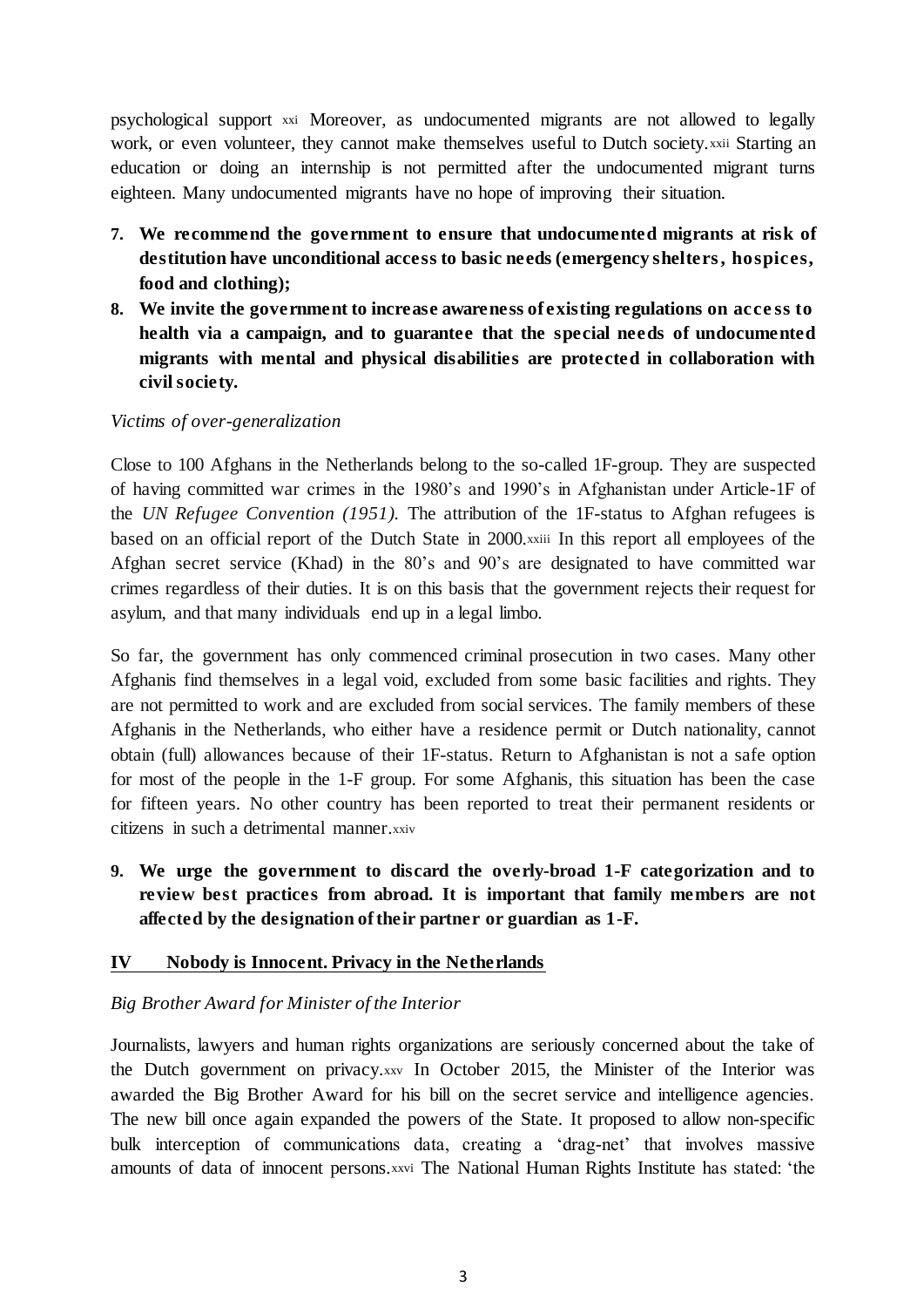enormous impact these new powers will have on the privacy of all citizens is unacceptable from a human rights perspective.'xxvii Though independent review will be provided in the new version of the bill, experts that have drafted the Privacy Impact Assessment are still very critical of the wide-ranging power to directly intercept bulk communications, as well as the power to hack innocent third persons' computers and the sharing of bulk data with foreign intelligence services without checking the reliability and relevance of these data. xxviii It is without a doubt that the security of the Netherlands is vital, but checks and balances should be in place. Special attention should be given to lawyers and journalists. Only following public interest litigation, the government accepted judicial review in cases where lawyers and journalists are involved.xxix

## **10. We recommend the government to take heed of the recommendations in the Privacy Impact Assessment: amongst other things, to provide more safeguards with regard to the sharing of data with foreign intelligence services and to reconsider the plan to hack third parties.**

#### *Criminal law and privacy: the government knows where you are now*

Dutch police and criminal justice authorities have a wide range of powers and possibilities at their disposal that infringe privacy. Dutch figures with respect to telephone tapping are incredibly high, even compared to the United States.xxx Municipalities are allowed to use flexible cameras to detect small crime. Automatic Number Plate Recognition data is in use for criminal investigations; the Minister has proposed to keep the data of innocent car drivers for four weeks.xxxi Moreover, the government has proposed a bill that will make it possible for criminal justice authorities to secretly enter computers and mobile phones inside and (sometimes) outside the country, to observe and copy information and even to make information inaccessible.xxxii

On April 8, 2014, the European Court of Justice declared the European Data Retention Act to be invalid because it was lacking in adequate safeguards. The case concerned the obligation of companies to retain the telephone and internet metadata of innocent persons. Such metadata reveals with whom an individual has communicated with, where and when. In July 2014, the Council of State advised the Dutch government to repeal the Retention Act for Telecommunication as it violates fundamental human rights. The Data Protection Authority notes that the need to keep all telephone and internet data is insufficiently justified.xxxiii Data could be used not only for the most serious crimes, but even for crimes such as bicycle theft.xxxiv The government however refused to render the Act inoperative as long as a new Act was being prepared. The new Act proved to be just as problematic.xxxv In 2015, an NGO coalition succeeded in its appeal to a Dutch court about legislation impeding on fundamental human rights. The Court ultimately rendered the law on data retention to be inoperative.xxxvi

**11. We encourage the government to make sure that data gathering and retention for criminal law purposes does not amount to mass surveillance of innocent persons and to put in place adequate safeguards (judicial review, very serious crimes, and safety measures) for the use of such data. We recommend the government to reconsider the**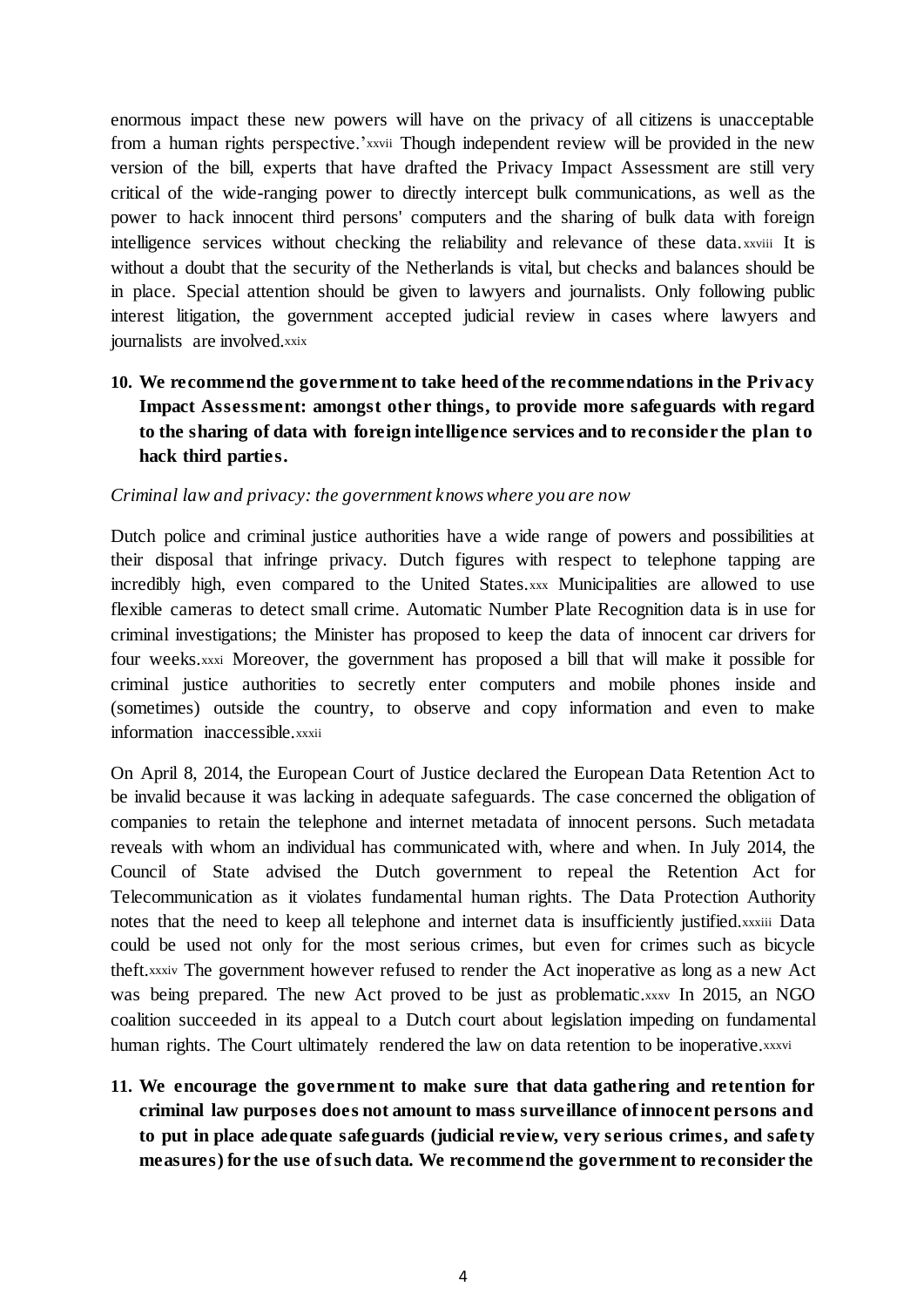## **current bill that would allow the government to hack our smartphones and computers.**

#### *An undisturbed 'phishing expedition'*

The System Risk Indication (SyRI) is a law that is in effect since 2014.xxxvii SyRI is an instrument that links personal information from all citizens in order to predict fraud. It is originally meant as a way to prevent social security and tax fraud. Based on all the information available, risk profiles are made and all persons that pop up are investigated, even if there is no specific indication that fraud is committed. Instead of a reasonable suspicion, the government predicts on the basis of big data that who is going to engage in criminal activities, and hence needs to be followed. The Council of State and the Data Protection Authority have both criticised the government for its use of SyRI. The Council of State has expressed its concern in an aadvisory opinion, in which it spoke of a 'far-reaching restriction of the right to respect for private life.' The Council of State concluded that 'there is hardly any personal information that may not be processed within SyRI'. Famous writer Tommy Wieringa wrote about this law: 'the government and the terrorist have the same view of humanity: nobody is innocent.'xxxviii

The government is currently positioning itself on how to use Big Data and how to deal with profiling and predictive policing. SyRI is part of this assessment. On a positive note, the government has set out to carry out Privacy Impact Assessments for laws that may infringe upon the right to privacy, and it supports 'privacy by design' solutions. It is important that the government implements, at least, the recommendations for safeguards that the Dutch privacy coalition – which consists of lawyers, journalists and  $NGOs$  – has suggested.xxxix

- **12. SyRi is disproportionate and its use must be stopped until adequate safeguards are in place. Amongst other things, we recommend the government to actively inform citizens if and why they are classified as a 'risk case';**
- **13**. **We recommend the government to stay vigilant when making new laws and policies that touch upon privacy issues, taking into account the necessity and effectiveness of these laws.**

## **V Fail! Dutch Schools and Human Rights Education**

In the Dutch education system, pupils study the female organs of a flower. Yet, research shows that schools spend little time on human rights and citizenship.xl With respect to recognizing and understanding citizenship and human rights, Dutch school children score relatively low in comparison to their European peers.xli Teachers complain that they do not have the training and tools to teach 'sensitive topics'.xlii This is worrying in light of the polarization in society, homophobia, and the debate on religious freedom and freedom of speech. Four out of ten women experience some form of sexual violence.xliii It is highly ironic that the Foreign Minister recommends human rights education to other countries, while human rights education is still absent on the domestic level in Dutch schools.xliv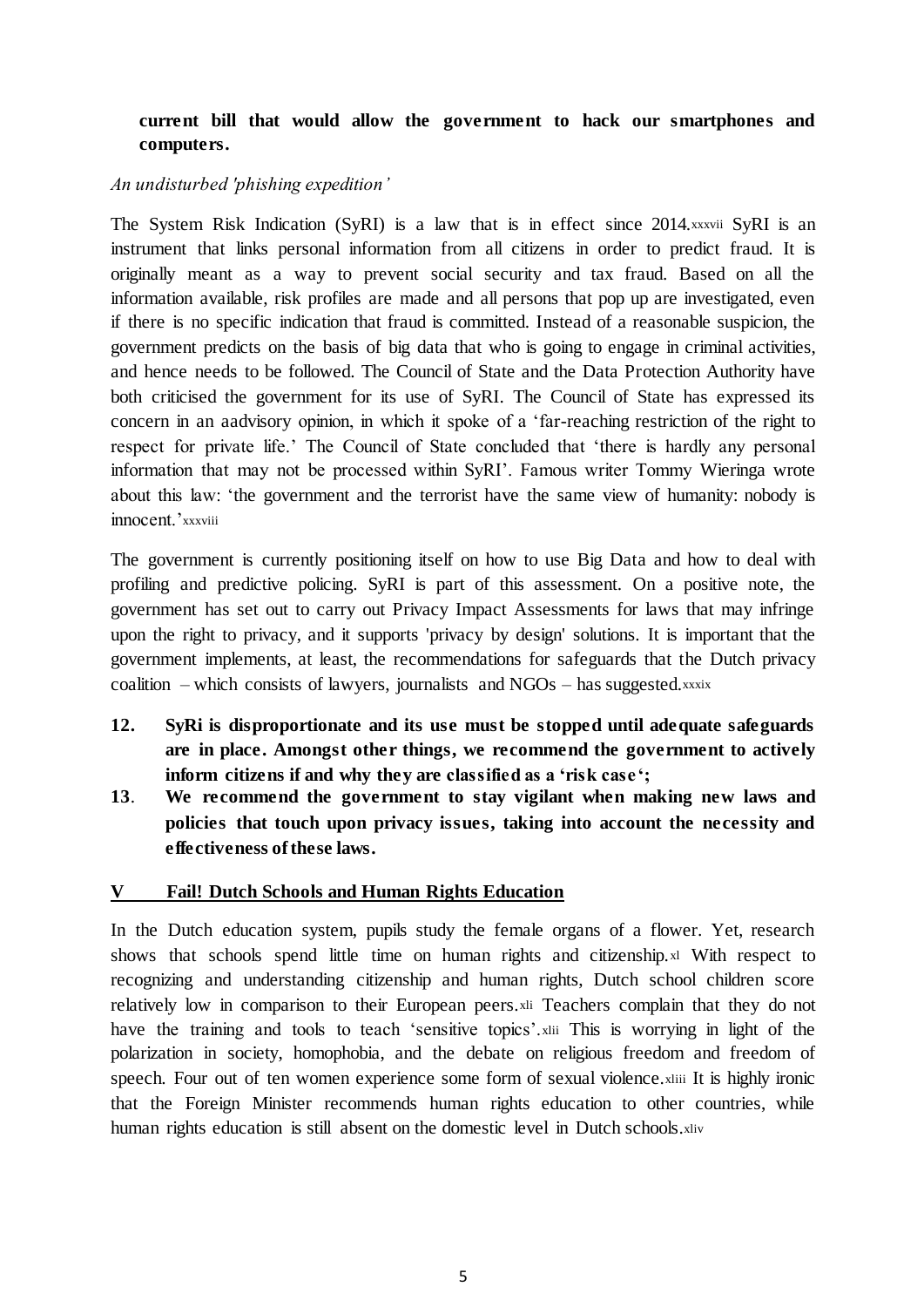The government is reluctant to take responsibility for setting learning objectives, and does not comply with international law.xlv Dutch NGOs and the National Human Rights Institute lack the mandate, capacity and the means to fill this gap completely and structurally. This has led to the situation that some pupils study (only aspects of) human rights, while others do not study human rights (at all). Teachers have regularly indicated that they are flooded by shortterm projects and methods. Every so often the government sets ad hoc and trendy learning objectives, without a holistic approach that can bring people to understand the meaning and scope of their own rights and those of others, and the values that we are so keen to preserve. In line with the Constitution, it is important that the government does not tell schools *how* to teach, but it is responsible for setting minimum requirements on *what* to teach, and for providing training and tools to teachers.

This is the third time that Dutch NGOs report on the absence of human rights education in the Netherlands in the context of the UPR. All children in the Netherlands deserve human rights education that is concrete and practical and related to local, national and international issues. In spring, an independent commission set up by the government (*Commissie 2032*) has highlighted the need for human rights education.xlvi It is essential to implement the conclusions of this report.

- **14. We highly recommend the government to make human rights education an integral part of the curriculum in the Netherlands for primary and secondary schools. We do not ask for a new subject, but for a set of minimum goals. We highlight the importance of comprehensive sexuality education and the ne cessity of attention for the colonial past and the history of migrants in this context;xlvii**
- **15. We deem it important that every teacher in primary and secondary education has had adequate training on human rights education.**

## **VI Social rights Matter**

#### *Minimum Rights and Income*

In the Netherlands, the rich are getting richer and the poor are getting poorer. Debts are becoming an increasing problem for the poor. Labour market statistics show a drastic increase in the number of 'working poor'. At the lower end of the labour market, work has become less rewarding. Some individuals work several part-time jobs without receiving adequate income. Poverty disproportionally affects women more than men, and many 'working poor' are single mothers.xlviii

Most workers in the labour market of the Netherlands are covered by collective labour agreements. However, some groups are effectively excluded from this protection. For these groups, their rights may exist on paper, but their ability to enforce these rights is limited. When they complain against maltreatment, they often lose their jobs. At the same time, the workers are cheap and pose unfair competition to those with 'typical' labour contracts. Many individuals without collective labour agreements are migrants.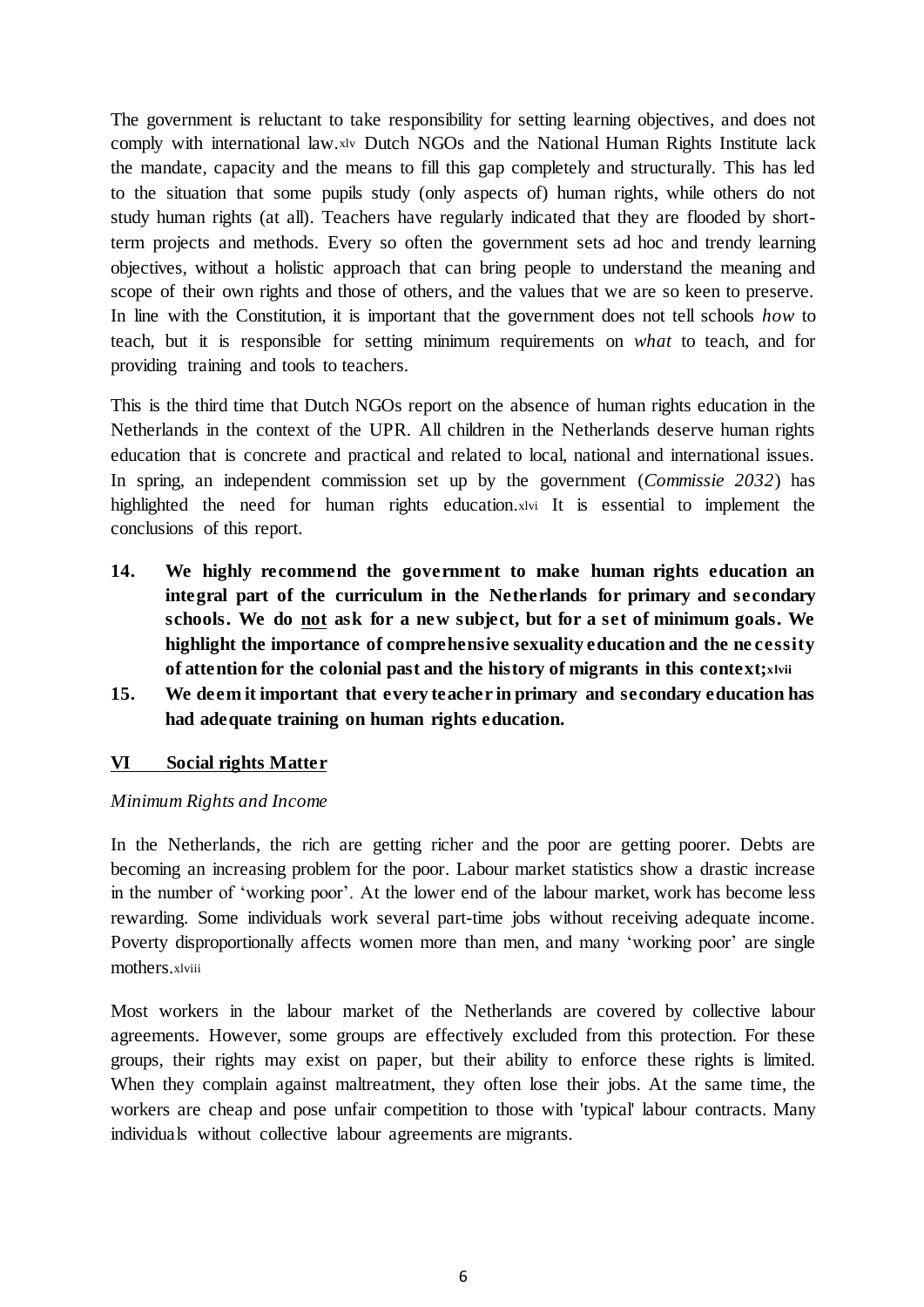## **16. We recommend the government to guarantee minimum rights and income for all, by working closely with Labour Unions and Employers. Het** *verdringsprotocol***, crafted with some local municipalities is considered a best practice.**

## *Equal Opportunities for Elderly, Ethnic Minorities, Women and People with Mental and Physical Health Issues*

Labor market discrimination is a major problem within the Netherlands. It starts at the job application process. Consciously or unconsciously, employers sometimes make demands that are inherently discriminatory. Two groups are particularly affected by this: the elderly and ethnic minorities. Even highly educated ethnic minorities in the Netherlands find it difficult to get a job, and (feel like they) have to change their name from Mohammed to Mark to get a fair chance. Whereas between 2013 and 2015, 25.7 % of the persons who are ethnically Dutch found a job within three months, only 19.8 % of non-western high-skilled minorities found a job within three months.xlix Moreover, an estimated number of 65.000 women in the Netherlands face discrimination when contracts are not renewed because of pregnancy.<sup>l</sup> In an individual complaints procedure, the UN committee on women's rights (CEDAW) has called upon the government to allow for maternity benefits for all women. This includes an arrangement for the self-employed women and entrepreneurs who gave birth between 1 August 2004 and 4 June 2008 and have not received any form of compensation.li Beyond labor market discrimination, we highlight that due to mental and physical health issues a group of children in the Netherlands do not fit (special needs) schools, and have not been receiving proper education.lii

- **17. Anonymised job application is proven to be effective. We highly recommend the government to start a pilot with anonymised job applications on the national level, and to invite major corporations to join the pilot.liii We encourage the government to start the actual use of the blacklist for federal government contractors engaged in discriminatory practices;**
- **18. We encourage the government to draft an action plan to combat pregnancy discrimination and on the role of men in light of pregnancy. We highly encourage the government to show ambition once more with regards to pregnancy leave for men by means of new legislation.**
- **19. We urge the government to provide tailor-made education to drop-outs with mental and physical health issues.**

## *A Stepping Stone to Work*

With the adoption of the Participation Act, unemployment benefits are made conditional to the person's willingness to accept unpaid work. It is important that regular paid jobs are not replaced by these non-remunerated tasks. It is vital that work serves as a stepping-stone to real labour market participation that is meaningful both to society and the person who is unemployed, and does not diminish the person's dignity. The law indeed provides some safeguards regarding these matters. However, many of the municipal authorities that are responsible for the actual process implementation disregard these safeguards. There are major differences in implementation throughout the country.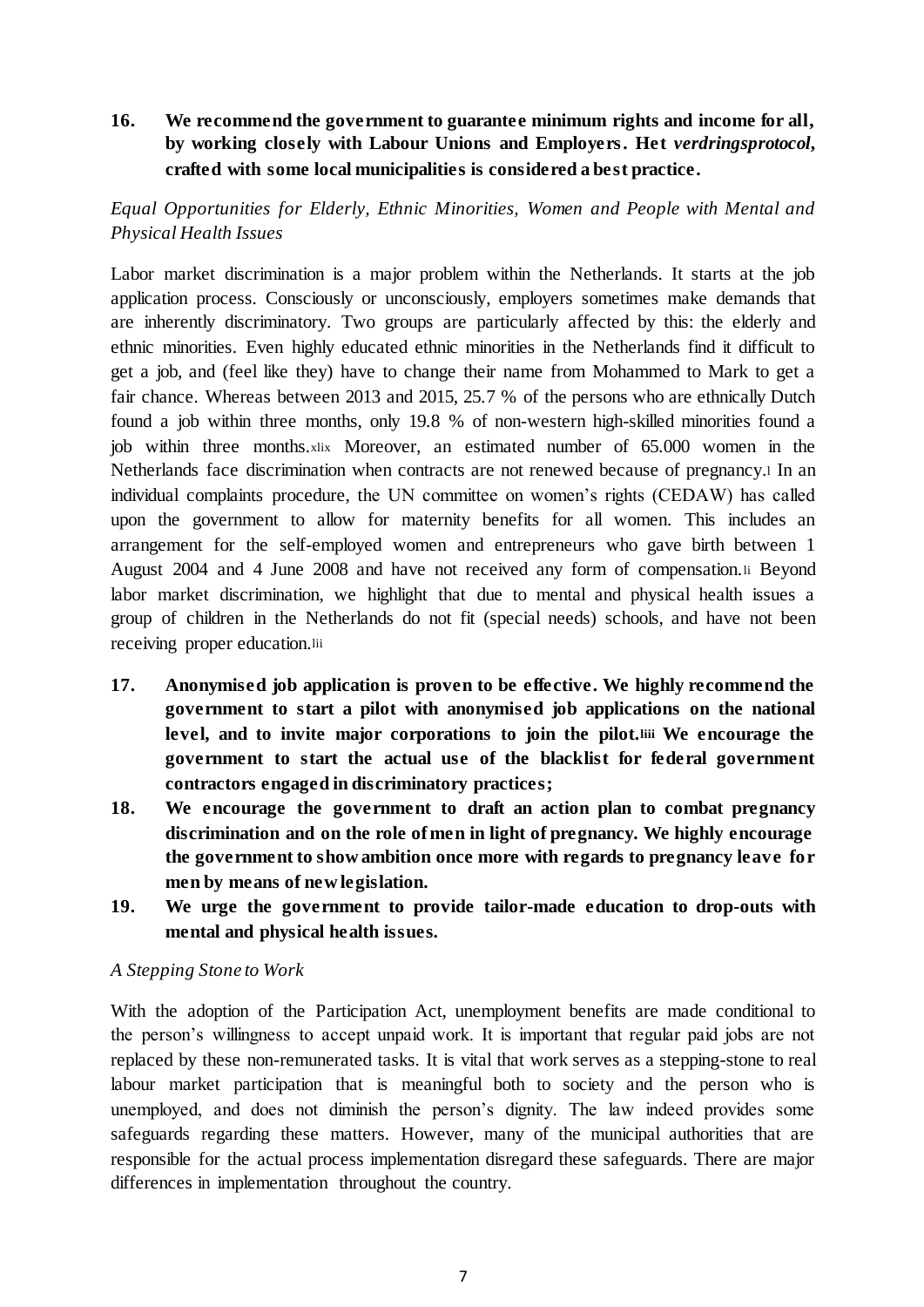**20. We request the government to guarantee flexibility to those unemployed who are already engaged in positive social activities, and to create possibilities for hybrid forms of work or (collective) entrepreneurship in combination with part-time unemployment benefits.**

#### *Lagging Behind: Optional Protocol on Economic, Social and Cultural Rights*

In December 2008, the General Assembly adopted the Optional Protocol to the Convention on Economic, Social and Cultural Rights. Under the protocol, victims of violations of human rights such as the right to health, education, food or housing, who are unable to seek relief for their claims within their own country, may seek international redress. The Dutch government was among the first to sign the Protocol, but has – since then - been studying the ratification. The House of Representatives and Senate have inquired, and adopted several resolutions.liv In the past years, many European countries – including France, Belgium, Spain and Finland have ratified the Protocol.

## **21. We highly recommend that the government finally ratify the Optional Protocol on Economic, Social and Cultural Rights.**

#### *Business and Human Rights*

In the Netherlands, the human rights responsibilities of business actors are mostly limited to voluntary and business-led initiatives. However, the UN Guiding Principles on Business and Human Rights also call for an active role of the State and coherence among all areas of law and policy. This implies that duties of care should not only be contained in non-binding soft law instruments, but also in legally binding measures. Duties of care should concern the entire corporate supply chain. This includes closer scrutiny of tax rulings with businesses registered in the Netherlands that violate property rights.lv Since the Friday Alfred Akpan v. Shell case, it is evident that Dutch civil law has substantial barriers which prevent victims of human rights abuses caused by corporations to seek redress.lvi

- **22. We encourage the government to give more priority to filing cases against businesses for gross human rights violations;**
- **23. We recommend the government to either lower litigation costs or increase legal aid for victims of human rights abuses by Dutch companies. Similar to the common law discovery procedure, there should be increased accessibility to gain access to internal business documents to use as evidence. We recommend the government to extend the jurisdiction of its civil courts over corporate subsidiaries, regardless of where these subsidiaries are located, provided the parent company is incorporated in the Netherlands.**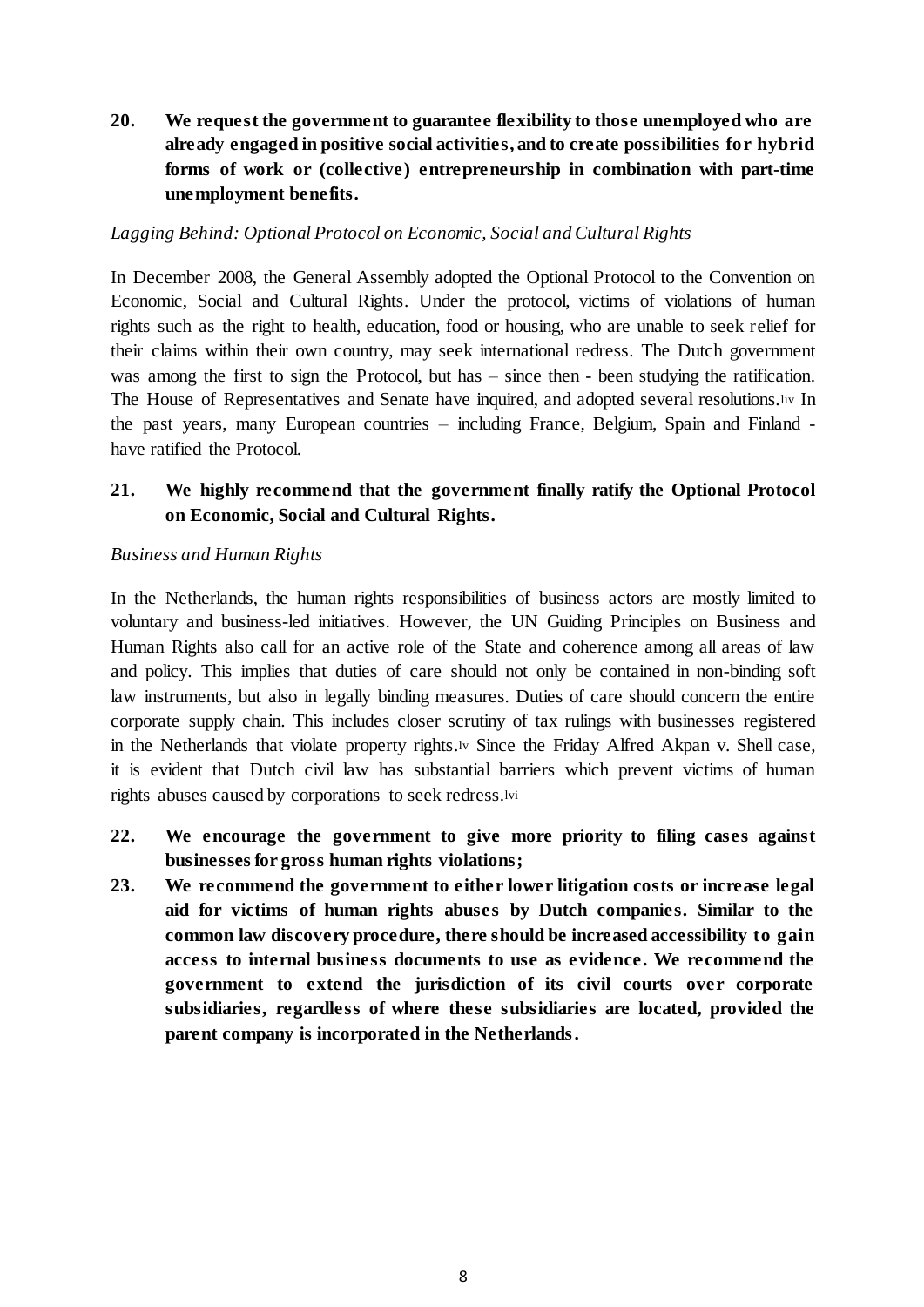#### **VII Human Rights Infrastructure**

#### *The No-Action Plan*

In December 2013, the Dutch government adopted its first ever National Action Plan on Human Rights. The undersigning NGOs are unhappy with the actual consultation process, the outcome document, and the political implementation. The document fails to meet a vast amount of criteria mentioned in the UN Handbook on Human Rights Plans of Action such as: 1) in-depth consultation 2) broad consultation; 3) high-level support; 4) publicity and outreach 5) realistic prioritization and action-oriented approach; 6) a clear baseline and a concrete set of new activities 7) generating commitment to concrete action; and 8) evaluation and review.lvii This has led to a very poor implementation, with only two debates within the Parliament. During the debate, various Members of Parliament have blamed the Minister of the Interior for not making use of his coordinating role, and for not taking an active or activating role.lviii In the words of the Minister of Foreign Affairs: it is important to prevent human rights from being reduced to an empty ritual (of checklist-diplomacy) whose original meaning has been forgotten.lix

- **24. We recommend the government to commission an independent evaluation of the Action Plan and its implementation. NGOs welcome a traffic light rating system for performance monitoring, and a set of concrete recommendations;**
- **25. We request the government to draft a new Action Plan on the basis of the UN Handbook and the external evaluation. NGOs welcome a number of concrete and realistic priorities and a list of actions;**
- **26. We encourage the government to appoint a high-level civil servant, responsible for coordinating domestic human rights issues at the governmental level and reaching out to other stakeholders. The current Human Rights Ambassador focuses on matters of foreign policy only;**
- **27. We recommend that official consultations on human rights are specific and action-oriented. Consultations should embrace the broadest range of participants from all sectors of society;**
- **28. As elections take place in March 2017, we highly encourage the incoming government to include in the coalition agreement a paragraph about proposed actions regarding human rights within the Netherlands.**

## *The Local Relevance of Human Rights*

Where, after all, do universal human rights begin? In small places, close to home: neighborhoods, schools, factories, farms, or offices.lx In the past years, human rights have gained importance at the local level. The cities of Amsterdam (2016) and Utrecht (2011) have drafted an action plan.lxi Moreover, as of 2015, municipalities have new responsibilities in the domains of youth care, long-term care and income support, touching upon issues of human rights. Municipalities are incentivized to minimize expenditure on their new tasks, which entails a risk of under provision. Human Rights institutions and NGOs are worried about the ability of some people to claim their basic rights and services on their own account in a highly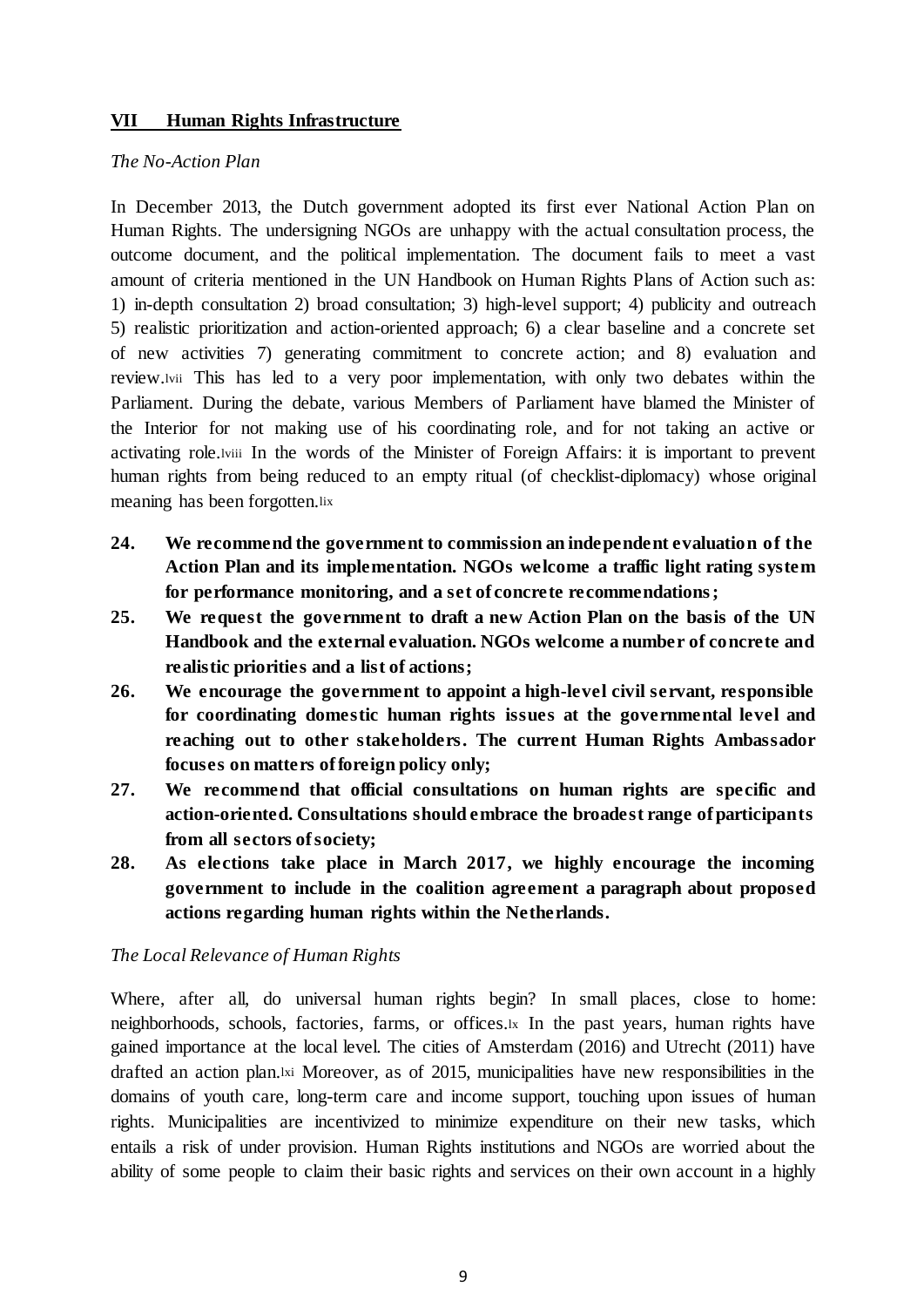technocratic and technologically advanced country, and the number of recent complaints.lxii New research shows that 77% of all the municipalities does not meet the minimum legal standards in terms of providing basic cleaning services to the much-needed.lxiii The National Human Rights Institute has developed a framework for human rights and social policy at the local level.lxiv NGOs are eagerly awaiting the promise of the government to take action on human rights training for local civil servants. lxv

- **29. We recommend the government to develop human rights training for local civil servants and semi-independent government institutions working with vulne rable groups, and to fully include in relevant decision-making meetings on this matter municipalities, practitioners and NGOs;**
- **30. We encourage the government to raise awareness on the importance of human rights at the local level, to share important best (inter)national practices and tools, and to further develop the local framework with practitioners, the National Human Rights Institute and the Union of Municipalities. We encourage the government to assist those municipalities who do not have an anti-discrimination or human rights action plan at this point.**

## *Human Rights Defenders within the Netherlands*

Human Rights defenders abroad are a matter of great concern to the Foreign Ministry.lxvi At the same time, the government has an obligation to protect human rights defenders under its jurisdiction. This also includes people working at the international organizations in The Hague and at NGOs. In August 2016, there has been widespread publicity about a lawyer based in the Netherlands working for the internationally well-regarded NGO Al Haq, who received death threats against herself and her family. Lawyers from Amnesty International and FIDH who assisted her were threatened as well. The organizations were forced to temporarily close their offices in The Hague. Measures taken by the government to protect human rights defenders under its jurisdiction are currently inadequate.lxvii

- **31. We highly recommend the government to establish a focal point for human rights defenders with sufficient expe rtise, dedication and authority and to provide safe and secure work space for human rights defenders in need;**
- **32. We recommend the government to collect and analyze systematic documentation of threats against human rights defenders and to instruct relevant authorities to take protective measures.**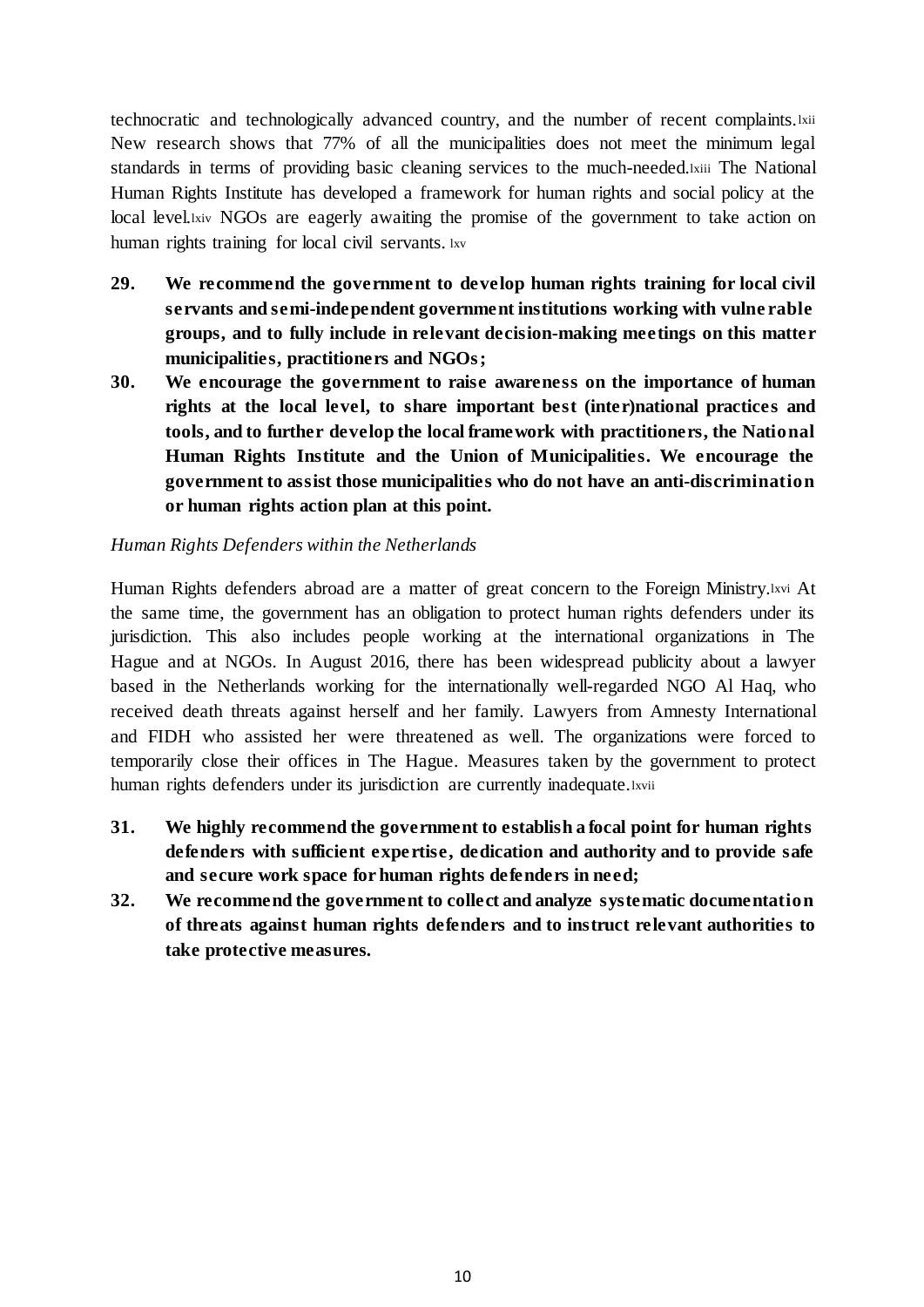ix Open Society Justice Initiative, *Ethnic Profiling in the EU: Pervasive, Ineffective, and Discriminatory*, 2009. <sup>x</sup> Dutch UPR 2012: http://www.ohchr.org/EN/HRBodies/UPR/Pages/NLSession13.aspx.

xi College of Policing, Force Stop Search web pages: http://www.college.police.uk/What-we-do/Support/ uniformed-policing-faculty/stop-and-search/Pages/Force-Stop-Search-web-pages.aspx. E.g. Nottinghamshire. xii Uitslag Stelling: 'Een noodzakelijk kwaad', *De Telegraaf*, 2 juni 2016:

telegraaf.nl/watuzegt/25912269/Etnisch\_profileren\_verbannen.html; http://nos.nl/artikel/2109286-2-op-de-3 nederlanders-steunen-etnisch-profileren.html.

xiii WODC report, *How (un)restrictive are we? 'Adjusted' and 'expected' asylum recognition rates in Europe*', Cahiers 2015-10; Nederlands asielbeleid een van de strengste van EU', *NRC*, 4 februari 2016;

https://www.nrc.nl/nieuws/2016/02/04/nederlands-asielbeleid-een-van-de-strengste-van-eu-a1409602. xiv *Report to the authorities of the Kingdom of the Netherlands on the visits carried out to the Kingdom in Europe, Aruba, and the Netherlands Antilles by the European Committee for the Prevention of Torture and Inhuman or Degrading Treatment or Punishment (CPT) in June 2007*, 5 February 2008, CPT/Inf (2008)2; *Report by the Commissioner for Human Rights*, Mr Thomas Hammarberg on his visit to the Netherlands, 21-25 September 2008, 11 March 2009, 8 CommDH(2009)2.

xv Report by Amnesty International, Dokters van de Wereld, Stichting LOS and Meldpunt Vreemdelingendetentie: *Opsluiten of beschermen? Kwetsbare mensen in vreemdelingendetentie*, 25 April 2016. xvi These hunger strikes took place in the JustitieelComplex Schiphol (JCS, the detention center at Schiphol Airport which is used for border detention) and the Detention Centre of Rotterdam. Two complaints were made: 8 August 2013, Beklagcommissie Detentiecentrum Noord-Holland, locatie Schiphol, DS2013/056.

xvii Jaarbericht Kinderrechten 2016, p. 27.

xviii 'Kinderpardon: zijn de voorwaarden te streng?', *Nieuwsuur*, 20 mei 2016:

http://nos.nl/nieuwsuur/artikel/2107226-kinderpardon-zijn-de-voorwaarden-te-streng.html. xix *Conference of European Churches (CEC) v The Netherlands*, complaint no. 90/2013, 1 July 2014; *European* 

*Federation of National Organizations working with the Homeless (FEANTSA) v the Netherlands*, complaint no. 86/2012, 2 July 2014.

xx 'Gemeenten oneens over bed-bad-brood', *Gemeente.nu*, 10 February 2016:

http://www.gemeente.nu/Sociaal/Nieuws/2016/2/Gemeenten-oneens-over-bed-bad-brood-2759137W/; Joint Parallel Report to the Sixth Periodic Report of the Netherlands on the ICESCR, 29 August 2016, signed by twenty NGOs, p. 33-34; Report by Amnesty International The Netherlands, *Mensenrechten op straat. Bed, bad, brood en de menselijke waardigheid in Nederland*, 10 November 2015.

xxi Report by the National Ombudsman, National Human Rights Institute (College voor de Rechten van de Mens) & Adviescommissie vreemdelingenzaken, *Medische zorg aan ongedocumenteerden: aanbevelingen*, 17 December 2015.

xxii *Vrijwilligerswerk door asielzoekers en statushouders in de opvang*, Gouvernement website, 20 June 2016: https://www.rijksoverheid.nl/documenten/brochures/2016/06/20/handreiking-vluchtelingen. http://iedereen-aandeslag.nl/manifest/.

xxiii 'Security Services in Communist Afghanistan (1978-1992), AGSA, KAM, KhAD and WAD' *('Veiligheidsdiensten in communistisch Afghanistan (1978-1992), AGSA, KAM, KhAD en WAD'*), the Netherlands Ministry of Foreign Affair, 29 February 2000, (DPC/AM 663896); 'Hezb-e Wahdat', the Netherlands Ministry of Foreign Affair, 23 June 2000, (DPC/AM-681499).

xxiv Rikhof ., The Criminal Refugee: the Treatment of Asylum Seekers with a Criminal Background in International and Domestic Law, 2012.

<sup>1</sup> <sup>i</sup> Oomen, B.M., *Rights for Others. The Slow Home-Coming of Human Rights in the Netherlands*, 2013. ii UNDP, Human Development Reports: http://hdr.undp.org/en/countries/profiles/NLD; https://www.unicefirc.org/publications/pdf/rc11\_eng.pdf.

iii Krommendijk, J., *The domestic impact and effectiveness of the process of state reporting under UN human rights treaties in the Netherlands, New Zealand Finland*, Maastricht University (dissertation), 2014. iv www.equally-ours.co.uk

<sup>v</sup> 'Intern politierapport Oost-Brabant: etnisch profileren komt op grote schaal voor', *NPO Brandpunt*, broadcast 6 September 2016, links to several police reports: http://brandpunt.kro-ncrv.nl/brandpunt/uit-internepolitierapporten-blijkt-dat-merendeel-agenten-etnisch-profileren-gerechtvaardigd-vindt/;

vi Cankaya, S., *Buiten veiliger dan binnen. In- en uitsluiting van etnische minderheden binnen de politieorganisatie*, 2011; Mutsaers, P., *A Public Anthropology of Policing: Law Enforcement and Migrants in the Netherlands*, 2015.

**vii** https://www.nrc.nl/nieuws/2016/05/30/etnisch-profileren-gebeurt-ook-als-je-typhoon-heet-a1402599; https://www.nrc.nl/nieuws/2016/06/11/zo-praat-de-politie-over-typhoon-onder-elkaar-1627729-a1507052 viii 'Ethnic Profiling Solutions Discussed at Dutch Human Rights Dialogue', *liberties.eu*, 12 April 2016: http://www.liberties.eu/en/news/human-rights-dialogue-solution-to-ethnic-profiling-in-netherlands.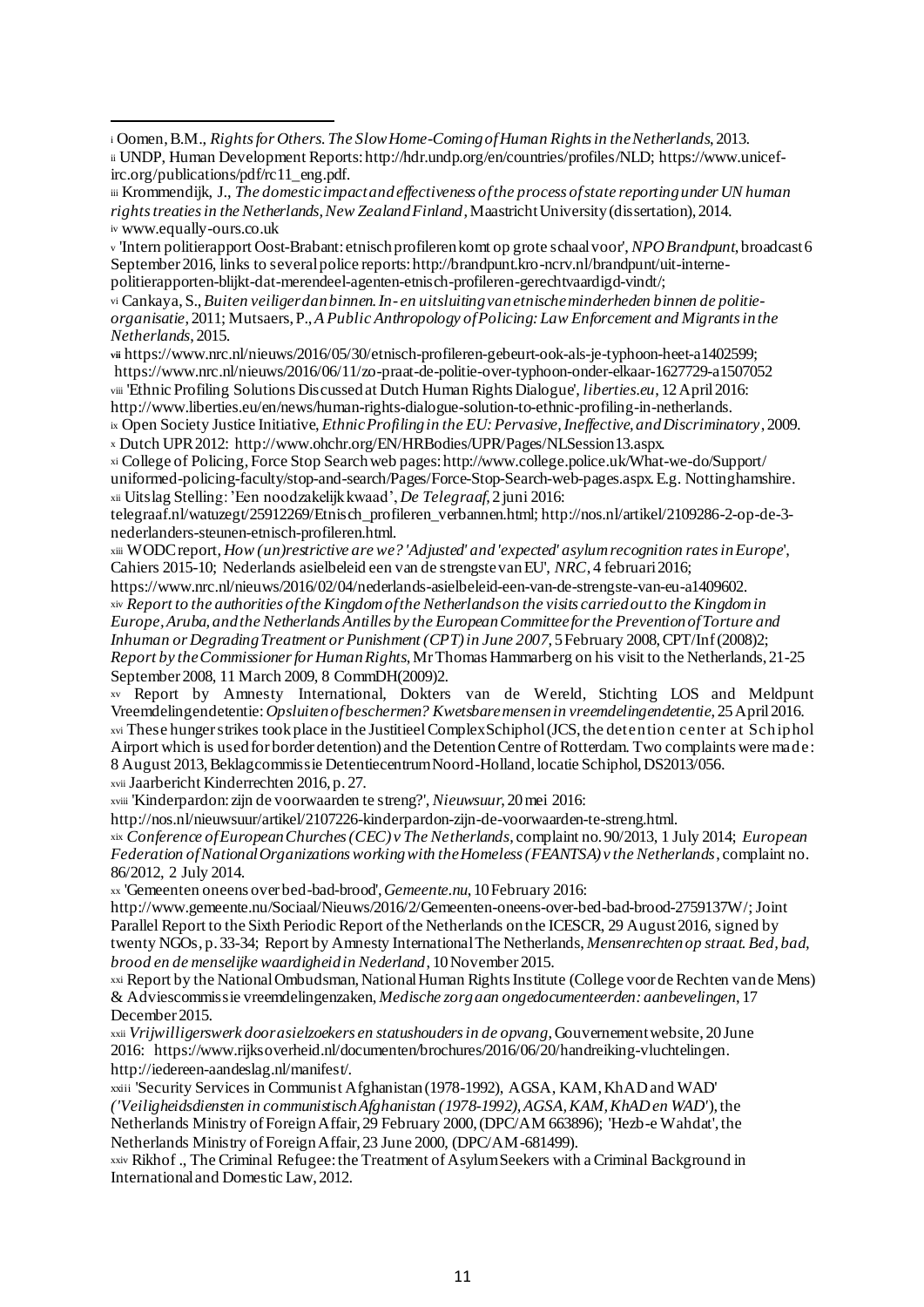1 xxv 'Minister Plasterk and national Police Force winners Dutch Big Brother Awards 2015', website post Bits of Freedom, 29 October 2015: https://www.bof.nl/2015/10/29/minister-plasterk-and-national-police-force-winnersdutch-big-brother-awards-2015/.

xxvi Blog post by Koot, M.R., 'Dutch intel bill proposes non-specific ('bulk') interception powers for "any form of telecom or data transfer", incl. domestic, plus required cooperation from "providers of communication services"', 2 July 2015: https://blog.cyberwar.nl/2015/07/dutch-intelligence-bill-proposes-non-specific-bulkinterception-powers-for-any-form-of-telecom-or-data-transfer-incl-domestic/.

xxvii 'Dutch intelligence-gathering reform bill sparks privacy concerns', *Reuters*, 1 September 2015: http://uk.reuters.com/article/uk-netherlands-security-idUKKCN0R14B020150901.

xxviii Koops, B.J., Roosendaal, A., Kosta, E., van Lieshout, M.,& Oldhoff, E., *Privacy Impact Assessment Wet op de inlichtingen- en veiligheidsdiensten 20XX*, 2016:

https://www.aivd.nl/publicaties/rapporten/2016/05/03/privacy-impact-assessment-voorstel-nieuwe-wet-op-deinlichtingen--en-veiligheidsdiensten.

xxix 'Modernisering Wet op de inlichtingen- en veiligheidsdiensten: goede balans tussen veiligheid en privacy', Gouvernement website, 15 April 2016: https://www.rijksoverheid.nl/actueel/nieuws/2016/04/15/moderniseringwet-op-de-inlichtingen-en-veiligheidsdiensten-goede-balans-tussen-veiligheid-en-privacy.

xxx 'Nederland nog steeds wereldkampioen afluisteren', Privacy Barometer website, 19 juli 2013:

https://www.privacybarometer.nl/nieuws/3821/Nederland\_nog\_steeds\_wereldkampioen\_afluisteren. xxxi *Kamerstukken II* 2015/16, 33 542, nr. 20: https://zoek.officielebekendmakingen.nl/kst-781781.

xxxii Letter by NJCM, *Inbreng t.b.v. internetconsultatie conceptwetsvoorstel computercriminaliteit III*, 28 June 2013:http://njcm.nl/site/uploads/download/527; Memorie van Toelichting wetsvoorstel computercriminaliteit III, Gouvernement website, 22 December 2015:

https://www.rijksoverheid.nl/documenten/kamerstukken/2015/12/23/memorie-van-toelichting-wetsvoorstelcomputercriminaliteit-iii.

xxxiii 'CBP adviseert over bewaarplicht telecomgegevens', Dutch Data Protection Authority ebsite, 16 February 2015, : https://autoriteitpersoonsgegevens.nl/nl/nieuws/cbp-adviseert-over-bewaarplicht-telecomgegevens. xxxiv 'Nederlandse bewaarplicht telecomgegevens geschrapt door rechter', *nu.nl*, 11 March 2015:

http://www.nu.nl/internet/4007876/nederlandse-bewaarplicht-telecomgegevens-geschrapt-rechter.html. xxxv Letter by NJCM, *reactie Internetconsultatie ontwerpwetsvoorstel aanpassing Wet bewaarplicht*, 30 December 2014: http://njcm.nl/site/uploads/download/600.

xxxvi The Hague Court 11 March 2015, case no. C/09/4\$0009 / KG ZA 14/1575: http://pilpnjcm.nl/wpcontent/uploads/2014/12/UITSPRAAK-11-MAART.pdf.

xxxvii 'Burger wordt straks doorgelicht zoals profiel van crimineel wordt opgesteld', *de Volkskrant*, 1 October 2014: http://www.volkskrant.nl/politiek/burger-wordt-straks-doorgelicht-zoals-profiel-van-crimineel-wordtopgesteld~a3759563/.

xxxviii Tommy Wieringa, Kousbroek lecture 2015, 12 April 2015: http://www.de-gids.nl/artikel/niemandsmeester-niemands-knecht; for more information on SyRI see the file 'Profiling and SyRI' by PILP-NJCM: http://pilpnjcm.nl/files/profiling-and-syri/.

xxxix 'Privacyzorgen over Big data-toepassingen bij de overheid', website Bits of Freedom, 16 August 2016: https://www.bof.nl/2016/08/16/privacyzorgen-over-big-data-toepassingen-bij-de-overheid/. xl Maslowski, Naayer, Isac, Oonk & Van der Werf, 2010.

xli Schulz, Ainley, Fraillon, Kerr & Losito, 2010; Wagenaar, Van der Schoot & Hemker, 2011.

xliiReport: 'Social themes in class, how hard is it?', Research conducted on request of the Ministry of Education, ITS, Radboud University Nijmegen, June 2015.

xliii Graaf, H., de., Kuijer, H., Acker, J., van. & Meijer, S., *Seks onder je 25e. Seksuele gezondheid van jongeren in Nederland anno 2012*, Delft: Uitgeverij Eburon 2012.

xliv Speech by the Minister of Foreign Affairs of the Kingdom of the Netherlands, Bert Koenders, to the UN Human Rights Council, 'We are at a historic low point, let's end rituals', 2 March 2015:

http://geneva.nlmission.org/organization/recent-speeches/2-march-2015.html.

xlv Article 29 Convention on the Rights of the Child (1989).

xlvi *Ons onderwijs2032, Eindadvies*, Platform Onderwijs2032, January 2016, p. 34-35:

http://onsonderwijs2032.nl/wp-content/uploads/2016/01/Ons-Onderwijs2032-Eindadvies-januari-2016.pdf.

xlvii Report by Pharos Expertisecentrum Gezondheidsverschillen, *Kennissynthese gezondheid van nieuwkomende vluchtelingen en indicaties voor zorg, preventie en ondersteuning*, 2016.

xlviii 'Treurig beeld: langdurige armoede in Nederland hardnekkig', *De Volkskrant*, 1 maart 2016:

http://www.volkskrant.nl/economie/treurig-beeld-langdurige-armoede-in-nederland-hardnekkig~a4254243/; 'Werk is geen garantie meer om niet arm te zijn', *Nieuwsuur*, 30 June 2016:

http://nos.nl/nieuwsuur/artikel/2114512-werk-is-geen-garantie-meer-om-niet-arm-te-zijn.html.